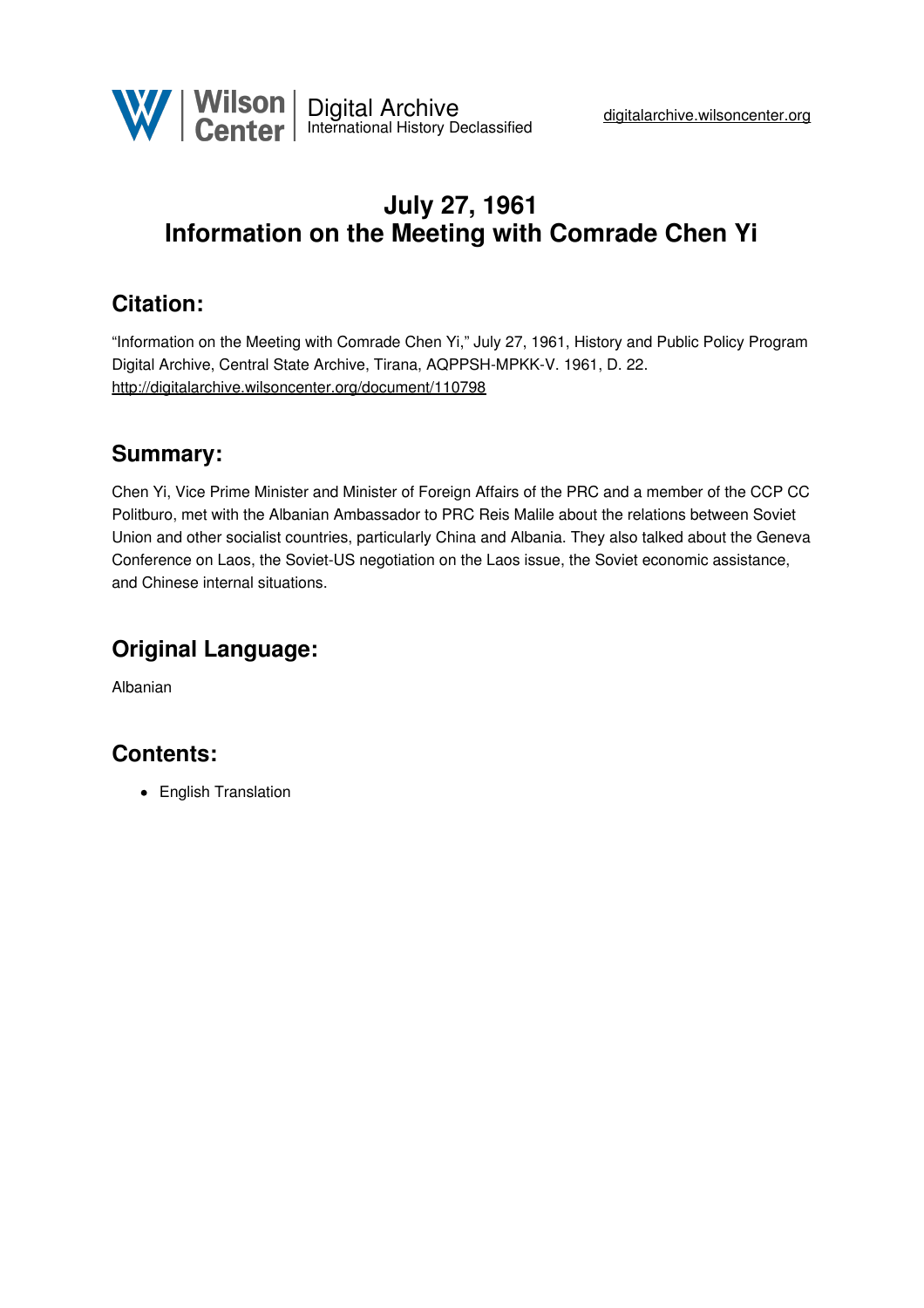Beijing, on 27 July 1961

No. 41 Secret

Contents: Information on the meeting with comrade Chen Yi

#### TO THE MINISTRY OF FOREIGN AFFAIRS TIRANA

On 25 July 1961 I was received for a meeting by comrade Chen Yi, member of the Political Bureau of the CCP CC, [and] Vice Prime Minister and Minister of Foreign Affairs of the PRC. In the meeting, comrade Zeng Yongquan, Deputy Minister of Foreign Affairs was also present, as well as some other officials of the Ministry of Foreign Affairs. At the beginning I delivered to comrade Chen Yi the greetings from the leader comrades of our Party. He thanked me and asked how they were. I answered, "They are very well. They are better than they have ever been before." Comrade Chen Yi laughed out loud and said, "That is correct. Very well." Then he told me that he was very well informed about our present relations with the Soviet Union, at which point I spoke to him in brief about this issue and told him that, "the Soviet leadership has used all the methods at its disposal. Except for the pressures, which have been continuous, they have also initiated a [policy of] military, political and economic isolation toward us, but they have not been successful. We will see what they will do in the future." Comrade Chen Yi answered that, "the Soviet leaders will try to make Albania kneel and to lower China's prestige, but they will not be successful. The Albanian proverb – better be dead on your feet, than alive on your knees – has now become popular throughout China. They have isolated both our countries and call us dogmatic, but in reality the majority of the rest support us because the right is on our side. The war and struggle temper the person. Without war and without struggle the person becomes a revisionist."

Then I asked comrade Chen Yi how the Geneva Conference on Laos had proceeded. Comrade Chen Yi answered that "the issue of Laos is a serious problem and it is not simple to solve. The imperialists are dead set on their positions. The cooperation with the Soviet comrades in Geneva was good, to a certain degree, but the Soviets are not too keen on consulting. They come up with their own approaches and insist on them. This is what actually happened with their approach to the Laos issue in Geneva. But, there, the Soviets did not openly speak against the American imperialism. As far as the negotiations that the Soviets are having with the Americans on the issue of disarmament, etc," comrade Chen Yi said that, "despite the lengthy discussions, the Americans will not back down from their position on these issues."

Later the discussion on how we understand the issue of the assistance by the Soviet Union was opened. At this point I pointed out the issue of assistance as a